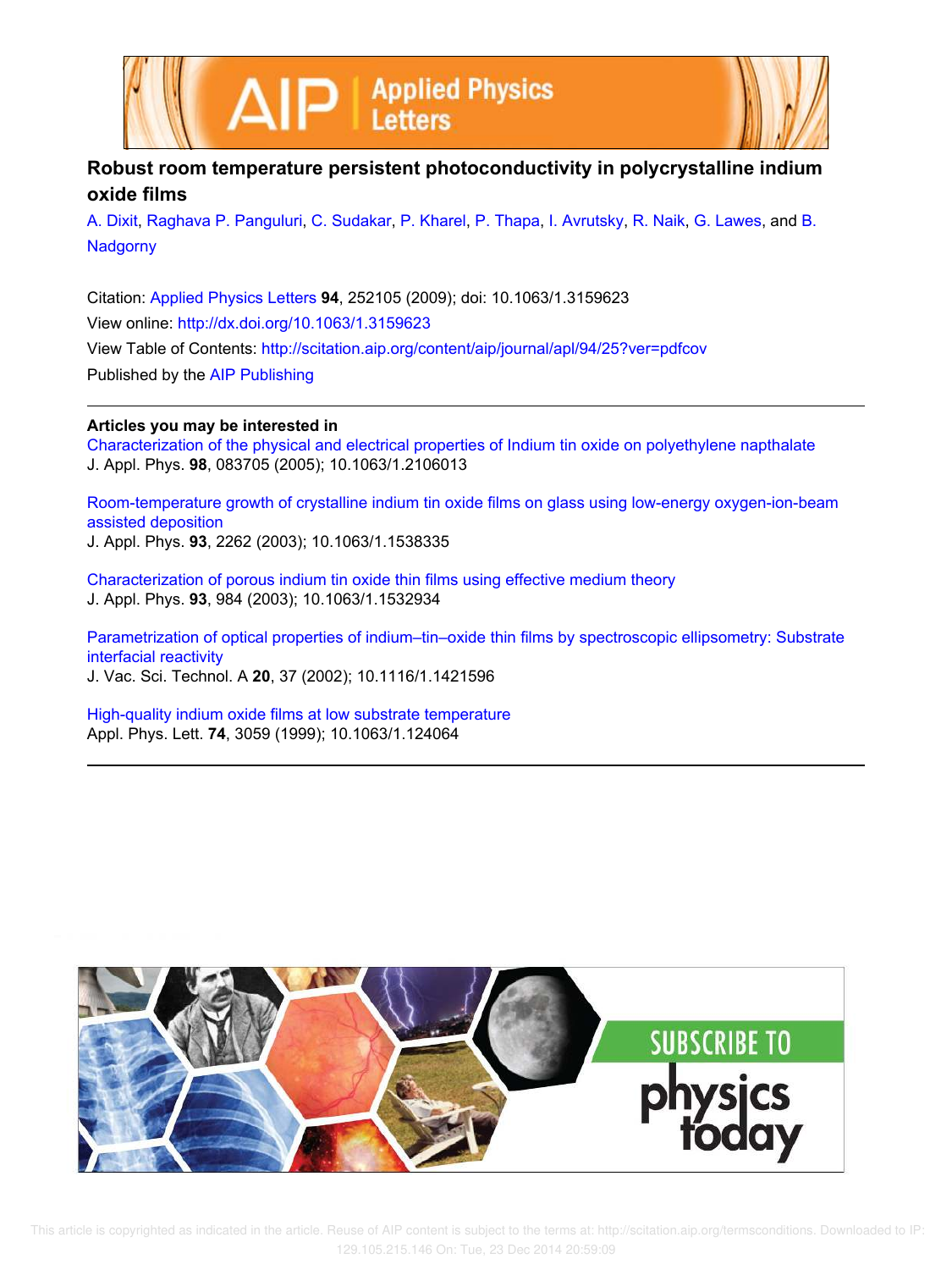## **Robust room temperature persistent photoconductivity in polycrystalline indium oxide films**

A. Dixit,<sup>1</sup> Raghava P. Panguluri,<sup>1</sup> C. Sudakar,<sup>1</sup> P. Kharel,<sup>1</sup> P. Thapa,<sup>1</sup> I. Avrutsky,<sup>1,2</sup> R. Naik,<sup>1</sup> G. Lawes,<sup>1</sup> and B. Nadgorny<sup>1,a)</sup> <sup>1</sup>*Department of Physics and Astronomy, Wayne State University, Detroit, Michigan 48201, USA*

<sup>2</sup>*Department of Electrical and Computer Engineering, Wayne State University, Detroit Michigan 48202, USA*

Received 11 May 2009; accepted 4 June 2009; published online 23 June 2009-

We have investigated the effects of UV irradiation on the electrical and optical properties of polycrystalline  $In_2O_3$  films. We found that UV illumination at a peak wavelength of 365 nm leads to a sharp drop in resistance and increase in carrier concentration. This highly conductive state persists for a timescale of hours in air at room temperature after illumination. We observe distinct changes in the optical absorption spectra and the associated change in carrier concentration, which is consistent with a Burstein–Moss shift of  $\sim 0.1$  eV. The relaxation rate of this persistent conducting state depends strongly on temperature. We find that the conductance relaxation in an oxygen-free environment can be described by a stretched exponential while the behavior of the samples in air is better described by a logarithmic relaxation, both of which may be associated with glassy behavior. © *2009 American Institute of Physics*. DOI: 10.1063/1.3159623

Indium oxide is one of very few materials possessing both high electrical conductivity at room temperature and high optical transparency in the visible region of the spectra.<sup>1</sup> It is widely used mainly in the form of doped indium tin oxide, in light emitting diodes, liquid crystal displays, and solar cells.<sup>1</sup> However, despite these numerous applications, some fundamental properties of indium oxide remain unclear. Even the nature of the band gap in  $In_2O_3$  remains the subject of intense debate. Early measurements of the optical absorption edge<sup>2</sup> indicated a direct energy gap of  $3.7 \text{ eV}$ while the gap of 2.6 eV has been ascribed to indirect phononassisted transitions.<sup>3</sup> However, recent calculations<sup>4</sup> as well as x-ray photoemission spectroscopy measurements<sup>5</sup> are inconsistent with these conclusions and very recent measurements on high quality epitaxial films  $6 \text{ gives a lower value of}$  $\sim$  2.6 eV for the direct gap.

Persistent photoconductivity (PPC), a light-induced change in conductance persisting after irradiation has stopped, has been observed in a variety of semiconductors' including wide gap semiconductors such as  $ZnO$ .<sup>8</sup> One common explanation for PPC, which is intimately connected to the band structure, is associated with the donor complex (DX) model, and the DX centers, $\frac{7}{1}$  the defects whose energy depends on whether they are neutral or negatively charged. The energy of the center is lowered by removing electrons from a donor, resulting in a metastable state that is separated by a fraction of an eV from a neutral donor, promoting the induced conductance.<sup>9</sup> In another model the origin of PPC is explained by charge separation due to traps by random potential fluctuations, which may be related to the microstructure of the films.<sup>10</sup> An entirely different mechanism, oxygen photoreduction, has been proposed for amorphous<sup>11</sup> or noncrystalline<sup>12</sup> In<sub>2</sub>O<sub>3</sub> films. In this model, UV illumination in vacuum or inert gas reduces the film, creating oxygen vacancies and dramatically increasing the conductivity,

which is restored by exposing the sample to ozone or oxygen plasma.<sup>11</sup>

In this letter, we report the observation of robust PPC in  $In_2O_3$  at room temperature. We found that illuminating a textured polycrystalline  $In_2O_3$  film with a light emitting diode (LED) with a maximum intensity at 365 nm (3.4 eV) produces a large increase in conductance correlated with a corresponding increase in carrier concentration. Most significantly, we find that this high conductance state is stable under ambient conditions for hours or even days and exhibits the relaxation typically associated with glassy systems.

The indium oxide films were prepared by rf sputtering from a 99.99% pure In metal target in high purity oxygen and argon gasses, with partial pressures held at  $2 \times 10^{-3}$  and  $1.8\times10^{-2}$  mbar respectively. The fabrication process is described in detail in Ref. 13. The films were deposited onto (0001) single crystal sapphire substrates with a wide band gap, allowing us to measure both the optical reflectance and transmittance of the  $In_2O_3$  samples. The data presented here were collected on 1  $\mu$ m-thick samples. Using x-ray diffraction (XRD), we find that the spectrum peaks can be fully indexed to  $In_2O_3$  [see Fig. 1(a)], with the polycrystalline samples preferentially oriented along (222) or (400). There is no evidence for secondary phase formation or any significant structural change in the  $In_2O_3$  films upon UV illumination. We also investigated the film structure using high-resolution transmission electron microscopy (HRTEM). A representative HRTEM image is shown in Fig.  $1(b)$ , with the twodimensional HRTEM image taken along the [100]. The lattice displays a clear fourfold symmetry [see the inset in Fig.  $1(b)$  with a spacing of 2.5 Å corresponding to the  $(400)$  hkl planes. Occasional defects including edge dislocations can be seen close to grain boundaries as indicated by the arrow.

Hall effect measurements done at  $H = \pm 4$  T with a variable current from 5 to 100  $\mu$ A found that the as-prepared  $In_2O_3$  films exhibited *n*-type conduction with a carrier concentration of approximately  $n=2\times10^{18}$  cm<sup>-3</sup>. The typical resistivity of the film at room temperature was  $\sim$ 2.5  $\Omega$  cm,

Electronic mail: nadgorny@physics.wayne.edu.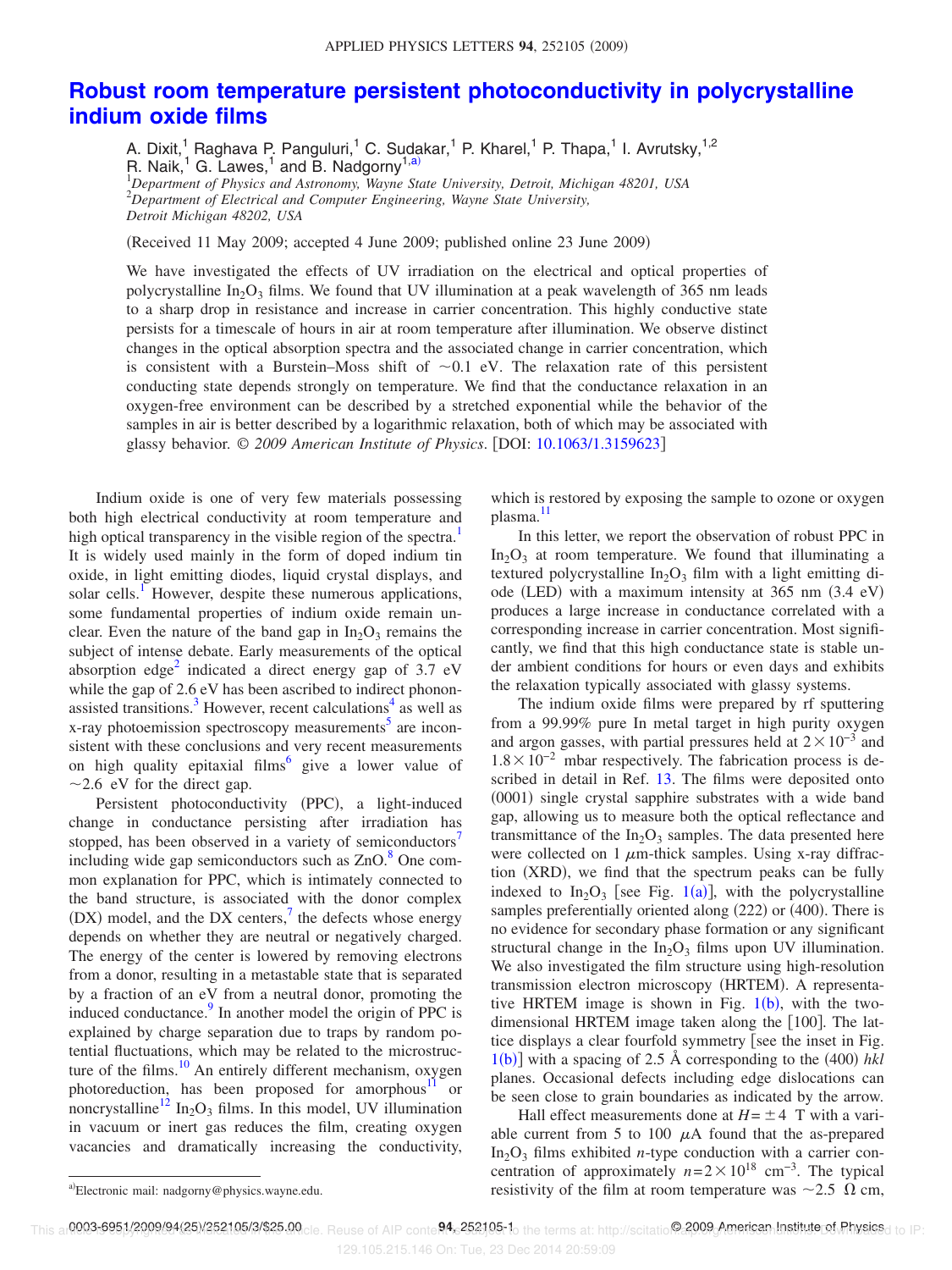

FIG. 1. (Color online) (a) XRD Cu  $K\alpha$  diffraction pattern of the In<sub>2</sub>O<sub>3</sub> films deposited on the sapphire substrate. (b) HRTEM image of the  $In_2O_3$  film. Although occasional misfit or edge dislocations can be seen, as indicated by an arrow, the quality of the film within a single grain is comparable to the epitaxially grown films. A distance between the  $(400)$  planes is 2.5 Å. The TEM samples were prepared by removing a few crystallites from the sapphire substrate and transferring them to the TEM grid. The inset shows the fast Fourier transform of the image indicating the fourfold symmetry of  $In_2O_3$  films.

with a mobility of  $\sim$ 1 cm<sup>2</sup>/V s. This mobility is lower than observed in epitaxial  $In_2O_3$  films or single crystals,  $14$  indicating the presence of additional scattering mechanisms possibly due to vacancies and/or grain boundaries.

We investigated the effects of UV irradiation on the electrical and optical properties of  $In_2O_3$  films by illuminating the samples using a high-power UV LED (Nichia, NCSU033A) having a central wavelength of 365 nm (3.4  $eV$ ,<sup>15</sup> with a full width at half maximum of 6 nm. We used a Keithley 6517A electrometer to continuously measure the resistance of an  $In_2O_3$  film before, during, and after UV illumination. Figure 2 shows the change in the sample resistance upon UV illumination (indicated by an arrow) with an intensity of 225 mW/cm<sup>2</sup>. The measured resistance drops by approximately two orders of magnitudes within the first 3 min of illumination. We reproducibly observe qualitatively similar behavior in many samples although the magnitude of the resistance change has some sample-to-sample variation as shown in Fig. 2. We tentatively attribute this difference to variations in microstructure among the different films. Illumination with red and green LEDs having wavelengths centered at 626 and 569 nm respectively did not produce any sizable effects. As shown in the inset to Fig. 2, the resistance of  $In_2O_3$  is practically unchanged when illuminated by red or green LEDs but when the same sample is subsequently illuminated by the UV LED (with the intensity reduced to  $\sim$ 1 mW/cm<sup>2</sup> to match the other LEDs), there is a precipitous drop in resistance. We find that increasing the UV LED



FIG. 2. (Color online) Sharp resistance changes observed upon illumination of an In<sub>2</sub>O<sub>3</sub> film with a high intensity ( $\sim$ 225 mW/cm<sup>2</sup>) UV LED at 365 nm. The results from several different samples fall approximately within the limits indicated by the two curves from samples A and B. Inset shows the results of exposure of an  $In_2O_3$  film to the red LED, the green LED, and the UV LED. The power of the UV LED in this latter experiment was reduced to  $\sim$ 3 mW to match the intensity of the other two LEDs.

power increases the rate of the drop in resistance but does not affect its saturation value (not shown here). This allows us to exclude any heating effects. The carrier concentration extracted from Hall effect measurements increased by about an order of magnitude on UV illumination to roughly  $n=2$  $\times 10^{19}$  cm<sup>-3</sup>, suggesting that the change in resistance can be predominantly attributed to an increase in the number of carriers.

In order to more conclusively establish that UV irradiation modifies the electronic structure of  $In_2O_3$  we conducted UV-visible reflectance and transmittance studies on both asprepared and UV-illuminated samples. First, we measured the spectra for as-prepared samples using very low intensity to minimize any possible perturbation of the electronic structure and then illuminated the films using the UV LED before measuring the spectra again. The UV-visible reflectance and transmittance data, which we used to extract the absorption coefficient  $\alpha$ , were measured using a Perkin–Elmer Lambda 900 spectrometer using a power of less than 10  $\mu$ W. We plot  $(\alpha E)^2$  as a function of energy for both the as-prepared and UV illuminated samples, as shown in Fig. 3. The sharp increase in  $(\alpha E)^2$  between 3 and 3.5 eV marks the onset of optical absorption arising from band-gap excitations. We find the band-gap edge increases from 3.2 to 3.31 eV with UV illumination. Assuming that this change comes from the Burstein–Moss shift and using *n*



FIG. 3. (Color online) Burnstein-Moss shift determined from the changes in optical absorption in  $In_2O_3$  films before and after irradiation. The dashed This artows drop in resistance. We find that increasing the UV [LED subjective are a guide to the eye, indicating the optical absorption band edge ded to IP: